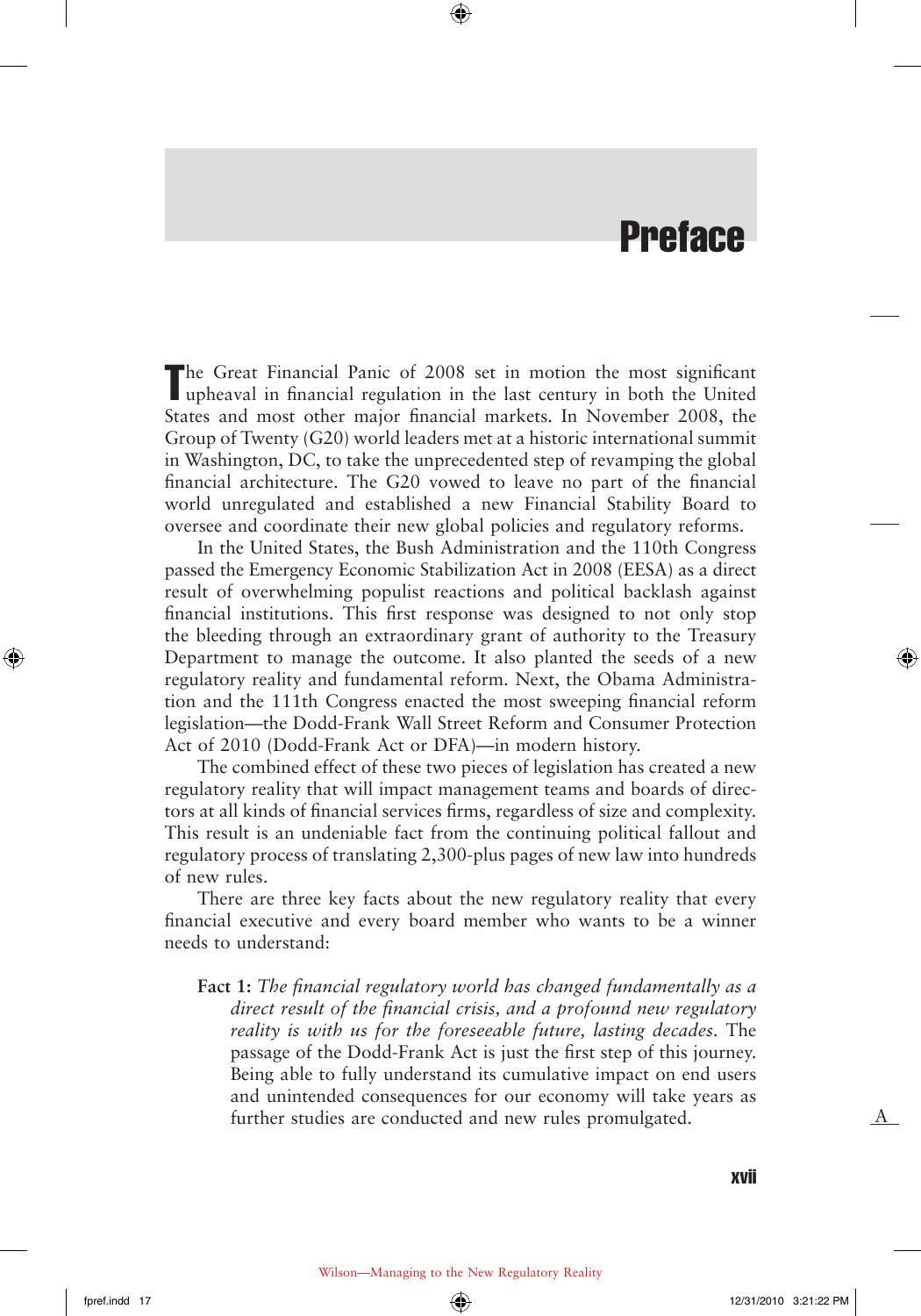## xviii Preface

**Fact 2:** *To complicate the already difficult challenge of serving customers in a highly competitive global marketplace, governments—with especially the U.S. government in the lead—are intervening more and more into what used to be private decisions of corporations.* Policymakers and regulators will have a greater say in the basic strategic and management decisions being made in the financial services sector of our economy than at any time in history. These range from the types of products and services offered, to potential pricing effects, to setting "reasonable" levels of compensation while banks recapitalize to new required levels. This policy and regulatory intrusion also will affect the potential movement of entire business lines and skilled workers to other industries and other financial centers, to the likely long-term detriment of our economy.

⊕

It may have been cathartic for politicians around the world and specifically in the United States to blame bankers indiscriminately for the crisis. Some commercial bankers, mortgage brokers, investment banks, the credit rating agencies, and others were to blame. Many of these have failed as a result. Yet the surviving banks and other financial companies that want to be winners, serve their customers, and finance the U.S. economy—from the smallest community bank to large global competitors—now face the burden of operating in a new regulatory reality that most of them did not cause. The Dodd-Frank Act will create additional challenges for survivors as they strive to meet the needs of their customers under a crushing new regulatory burden in the midst of a laggard economy with little growth potential on the horizon.

**Fact 3:** *As a result of Facts 1 and 2, financial executives and directors have no choice but to reengage policymakers and regulators in 2011 and beyond.* They will need to do so individually and collectively, fully armed with facts and logic to ensure the most balanced outcome possible as Dodd-Frank proceeds to its ultimate conclusion at the end of the rule-making process in the years ahead. This fact is especially true in light of the 2010 midterm elections, which produced a divided government and a divided Congress.

Understanding not only how and what the legislative process wrought, but more important what lessons financial executives and directors can learn and embrace before the next crisis, is imperative for those who choose to survive and prosper in this new regulatory reality. This obviously is important for individual companies, but it also demands a call to arms by the industry to engage aggressively on those issues that have the greatest impact on their

A

⊕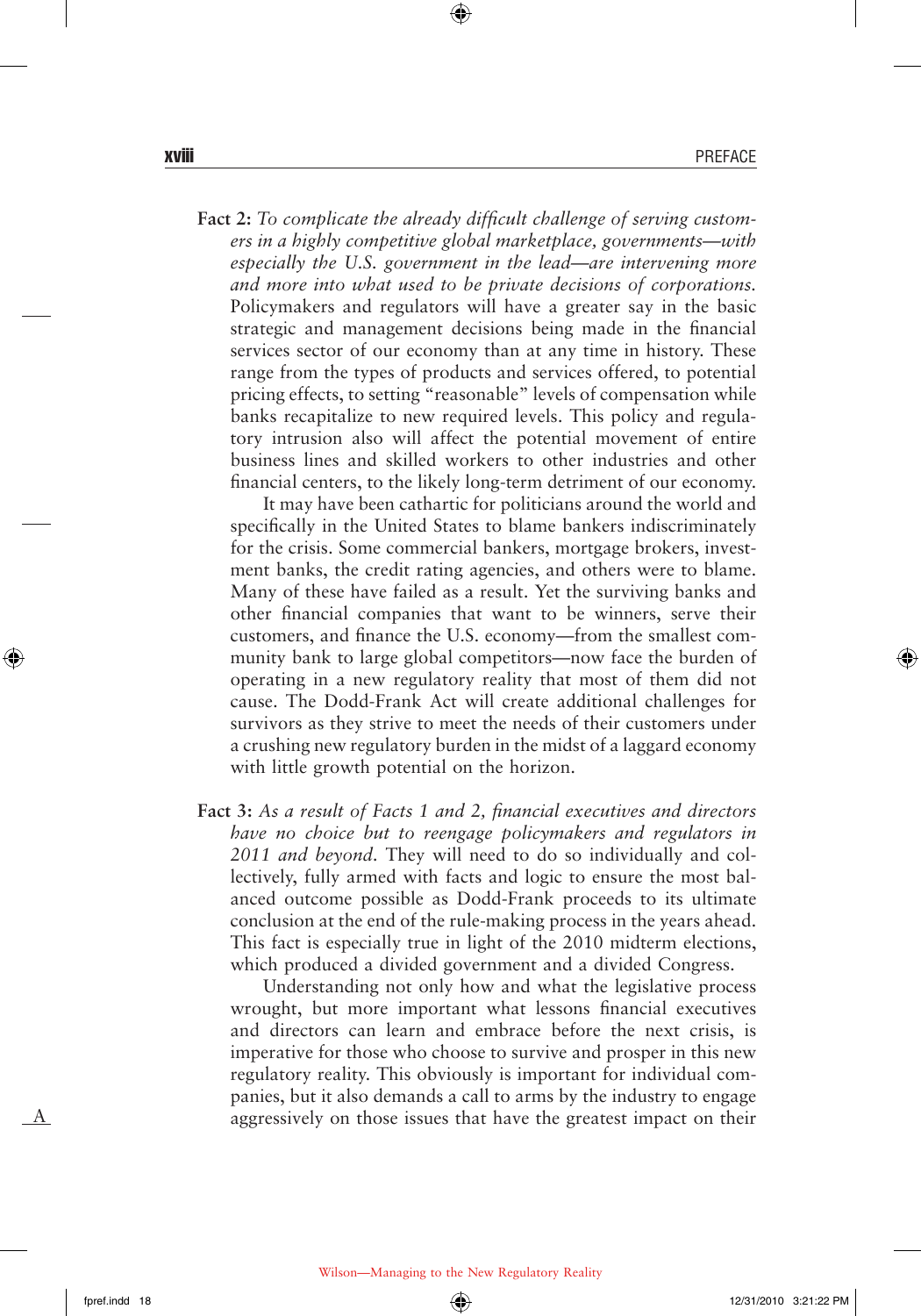ability to serve their customers and earn a competitive rate of return for their investors.

⊕

## The New Regulatory Reality

So what exactly is this new regulatory reality?

For purposes of this book, I define the new regulatory reality simply as *the ascendant and expanding role of government over the financial services industry.* It now is weighted more in favor of financial stability to prevent future systemic risks, as compared to a more balanced approach for efficiently meeting the needs of consumers and the economy through continuing innovation, fair treatment for customers, ethical business practices, prudent risk-taking, and more effective supervision across financial markets.

This new regulatory reality springs from the understandable political backlash from the worst financial crisis in modern history, which the International Monetary Fund (IMF) estimates wiped out one-quarter of gross domestic product (GDP) in major economies. Consequently, it demands a greater political sensitivity by firms and their owners going forward. The new regulatory reality, which had its genesis in EESA but now is embedded fully in the Dodd-Frank Act, could easily translate into tens of thousands more pages of rigid new rules to govern all aspects of financial intermediation and risk-taking in the future.

Consequently, the new regulatory reality will demand a disproportionate share of management and boards' time and energy to get their corporate and industry response right in the years ahead.

First, CEOs and their executive teams can be expected to spend 50 percent of their time on reassessing strategy, rethinking business models, increasing productivity, cutting costs, and finding new and better opportunities to serve their customers. Second, another 50 percent of their time is likely to be spent managing to this new regulatory reality in the next few years. Finally, senior management teams will have to focus yet another 50 percent of their time doing a better job of managing day-to-day risks and living good corporate governance day by day. They will have to ensure not only the right risk policies and practices, but also the right risk culture, one in which potential "issues" or problems are able to be raised to the attention of senior management in a timely and transparent manner—before regulators need to intervene and it is then too late. Regulators are always looking to see who is setting the "tone at the top," exactly what that sound of that tone is, and how it resonates throughout the company.

If I have done the math correctly, the new regulatory reality is more than a full-time occupation. Therefore, financial firms will need to step up

⊕

 $\mathbf{A}$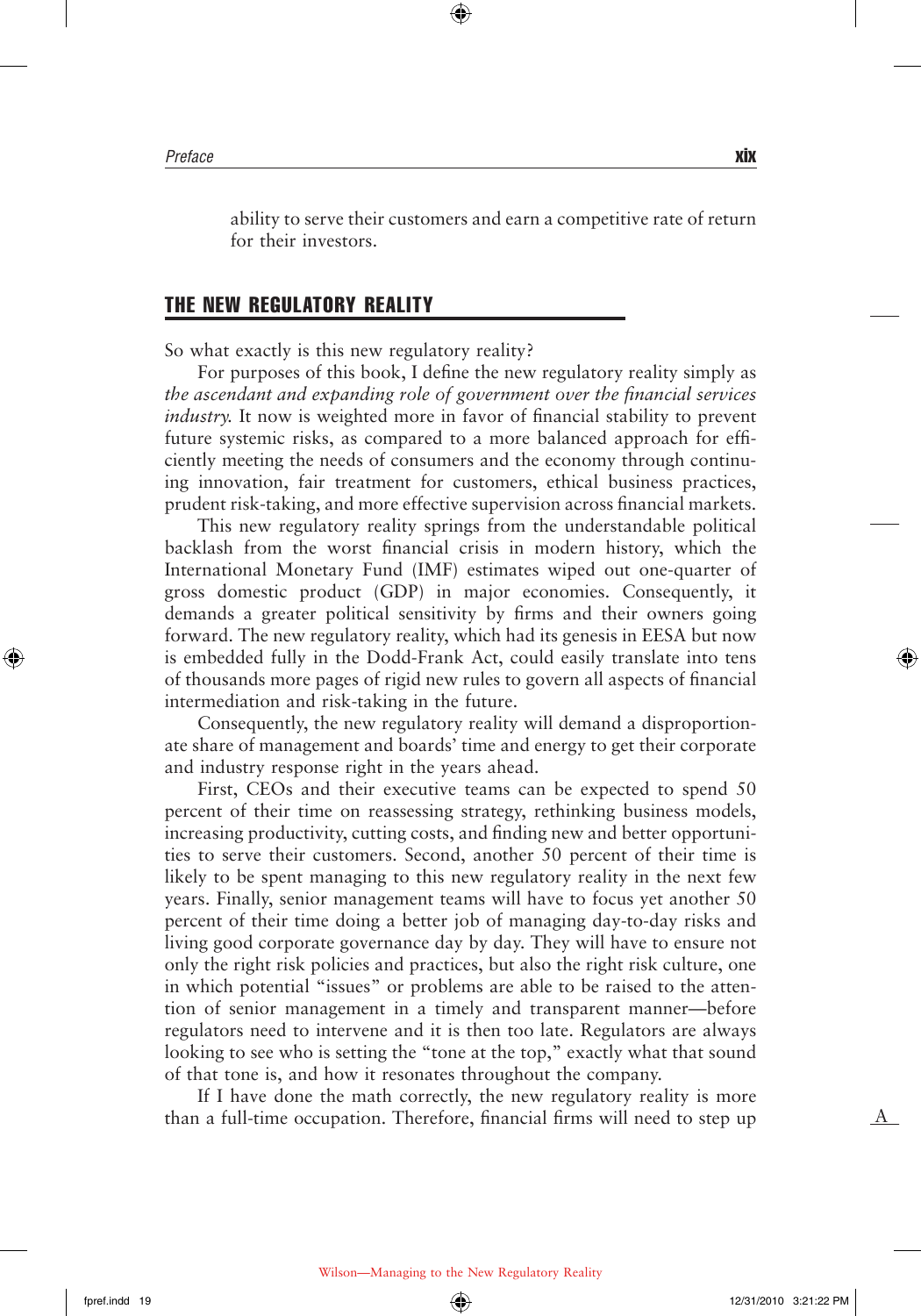how they manage their unique regulatory risks and new supervisory environment to support their ongoing competitive strategies and business models for serving customers. Boards of directors, which are likely to receive even greater scrutiny from regulators than in the past, will need to be on top of these developments as well.

⊕

Financial supervisors also will remain under intense political pressures to carry out both the letter and the spirit of the new law. Moreover, they will come under increased fire from policymakers if they deviate from its requirements, even if time and prudent judgment suggest a different response would be better. This is a target-rich environment, to borrow a military analogy.

In summary, this reality for financial institutions can be defined by at least four factors in the United States and many other G20 nations as well:

- **1.** Greater government intervention in financial firms and markets, including the additional risk of greater political influence as well.
- **2.** Heightened prudential standards, ranging from higher capital and liquidity requirements to new concentration and risk requirements.
- **3.** More intense supervisory scrutiny, especially for larger national and globally active financial firms.
- **4.** Higher regulatory burdens, including higher costs both direct (e.g., new assessments and fees) and indirect (e.g., compliance costs, lost revenue streams).

Moreover, it won't get any better or easier in the near term. There is a multiyear transformational change under way in both global and national financial regulation. It will have a lasting impact on the structure, conduct, and performance of financial institutions and their role in society for the foreseeable future. The management challenge in the United States emanating from the Dodd-Frank Act is staggering, for both private sector firms as well as their supervisors who are taking on an awesome new responsibility and also have to get it right.

#### Winning in This New Environment

On my very first day as the new political appointee at the U.S. Treasury Department in 1986, I had a brief meeting with a man I greatly admire, Treasury Secretary James A. Baker, III, my ultimate new boss. It was my first one-on-one meeting with Secretary Baker and a chance for me to hear his views on behalf of the Reagan Administration for resolving the savings and loan crisis. As I got up to leave after about 10 minutes, Secretary Baker had one last piece of advice for me, one that sticks with me to this day:

A

⊕

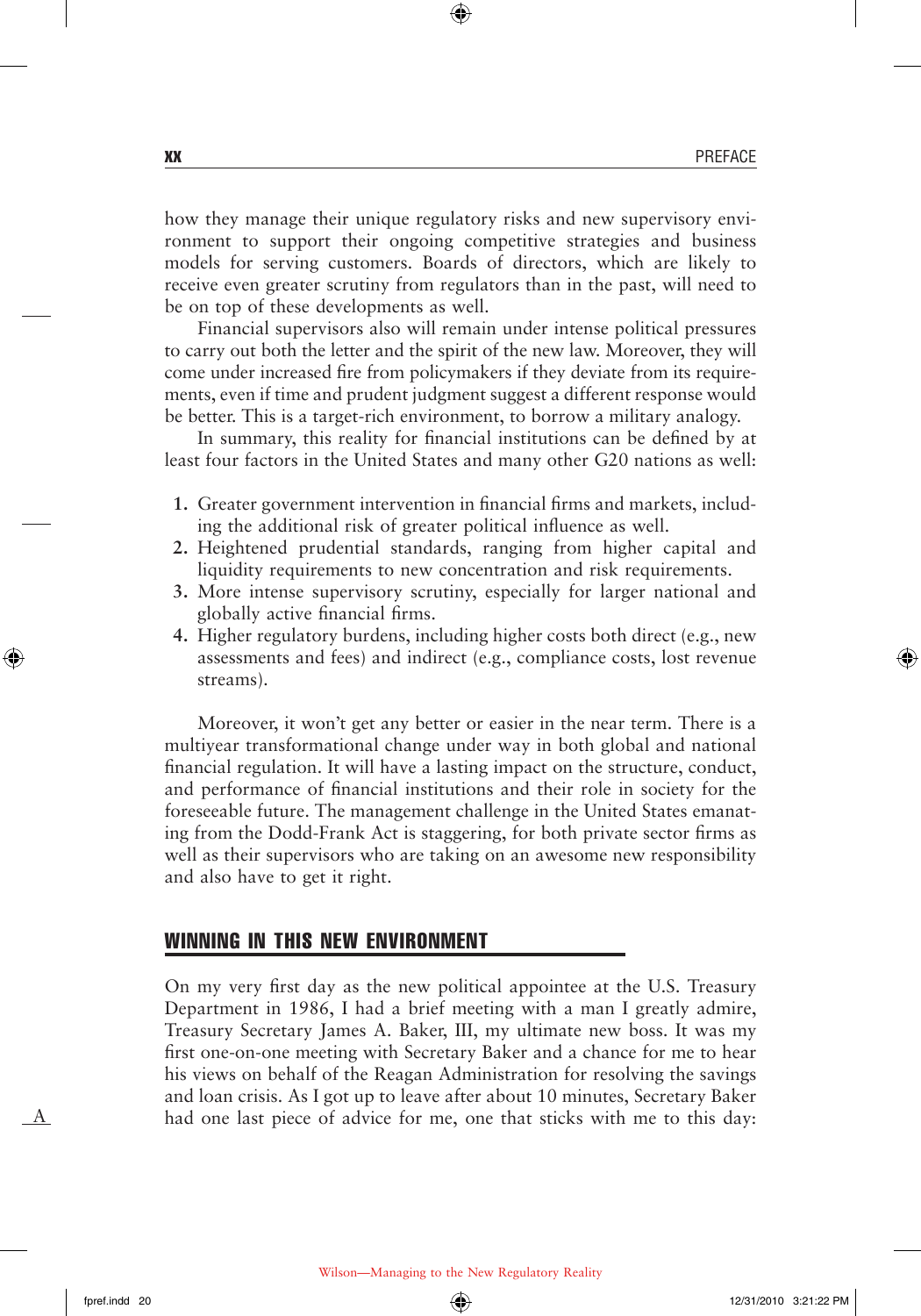## *Preface* xxi

"Remember one thing, Greg," he said with his wry smile, "there are winners and there are losers in Washington, and it's always better to be a winner. So make sure this administration is a winner."

⊕

Winning is a central thesis of *Managing to the New Regulatory Reality: Doing Business under the Dodd-Frank Act.* If financial services CEOs, senior executives, and their boards of directors want to be winners, then they will have to manage their unique risks in this new regulatory reality better and more effectively than in the past.<sup>1</sup> They will have to be even more proactive in the future than in the past—thanks to the continuing financial, economic, social, and political fallout from the global crisis.

This new fact of life applies especially to the management teams and boards of commercial and investment banks, but it affects all financial institutions, including insurance companies, hedge funds, and even private equity firms that increasingly are being subjected to bank-like regulation. Financial executives simply cannot afford anymore to react after the fact. Obviously, managing the overall risks of a financial intermediary—credit risk, interest rate risk, market risk, operational risk, and legal risk—on an enterprise-wide basis is critical to the performance of any firm, but it also is beyond the scope of this book.

My hypothesis applies to all financial firms, but it takes on an even greater sense of urgency in this environment for those firms that may be viewed by policymakers or regulators as systemically important financial institutions—commonly referred to as SIFIs in the media. Global SIFIs recently dubbed G-SIFIs by the Financial Stability Board at the G20's Seoul Summit—will get even more intense supervisory scrutiny in the future. In this book, I use the terms "Title I companies" and the new "Financial Stability Club" interchangeably, referring to those large, interconnected financial companies that are most impacted by the first title of the Dodd-Frank Act. As the Great Financial Crisis of 2007 to 2009 demonstrates, some large firms like Lehman Brothers may be allowed to fail for a variety of reasons by policymakers and regulators, while others like American International Group (AIG), Wachovia, Washington Mutual (WaMu), Freddie Mac, Fannie Mae, and even nonbanks like General Motors and Chrysler are viewed as "too big to fail" or "too interconnected to fail" by those same policymakers and regulators, and therefore they are saved by different means.

Regardless of any arbitrary designation by the financial markets or by governments, senior management in all financial firms will need to do a better job in the future of not only actively managing their own peculiar regulatory risk, but also the collective risks to their reputation as a foundational industry for our economy and society.

Remember, it's better to be a winner than a loser.

⊕

 $\mathbf{A}$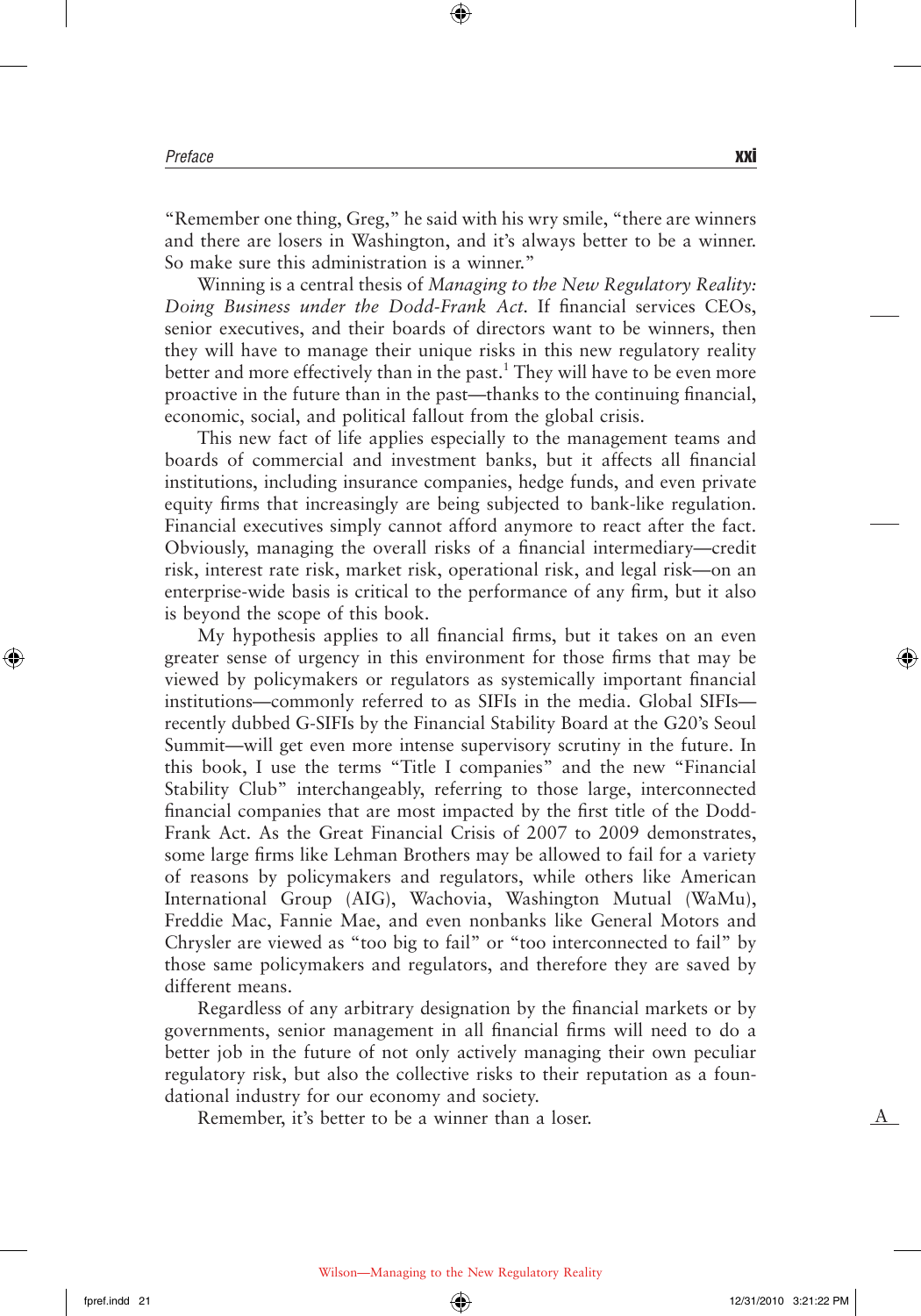#### The Purpose of This Book

Very simply, I had three goals in mind when I decided to write *Managing to the New Regulatory Reality.*

⊕

First, before the next crisis strikes—and there will be more financial crises, the new Dodd-Frank bill and G20 platitudes notwithstanding—I want to offer a reminder of the severe political and regulatory forces and reactions in the wake of a financial crisis to all who will listen. My hope is that the mere potential for future political reactions to the next financial crisis on a level of what we have just experienced will be enough for the private sector to do a better job of policing itself and relying on market discipline—before companies face the gale winds of unrelenting political backlash and potential regulatory overreactions again.

Second, I want to offer my hypotheses on what I believe are 10 universal lessons to be better prepared for the future, which I think are important for executives, directors, and others to understand and embrace as the new regulatory reality unfolds over the decade.

Third, I want to stress the need to engage as individual companies and as an industry that finances and protects the U.S. economy. The Dodd-Frank Act was not an end point; rather, it is a new beginning to engage policymakers and regulators, and then engage them some more to get the balance right for customers, recovery, and growth under prudential new rules.

Throughout my career, I have worked in more than 15 countries that have experienced a financial crisis, starting with my work at the U.S. Treasury during the savings and loan crisis of the late 1980s up to and including my work today as a consultant in the private sector during this crisis. In between, as a partner with McKinsey & Company based in Washington, DC, I served a variety of public and private sector clients on a variety of crisis-related issues, ranging from how to pull a country out of the abyss to finding new competitive opportunities out of the creative destruction that occurs in every financial crisis.

While still a partner with McKinsey, I had the privilege of coauthoring another book for Wiley Finance—*Dangerous Markets: Managing in Financial Crises—*with two respected colleagues and good friends, Dominic Barton, now the managing director of McKinsey & Company worldwide, and Roberto Newell, now the chairman of Instituto Mexicano para Competitividad, a respected think tank in Mexico. While I occasionally will draw out some key lessons from our work together during the Asian and Latin financial crises that are applicable today and in every crisis in the future, my singular focus in this book is to get senior financial executives and their boards of directors to proactively manage their own individual regulatory and industry reputational risks better in the future.

A

⊕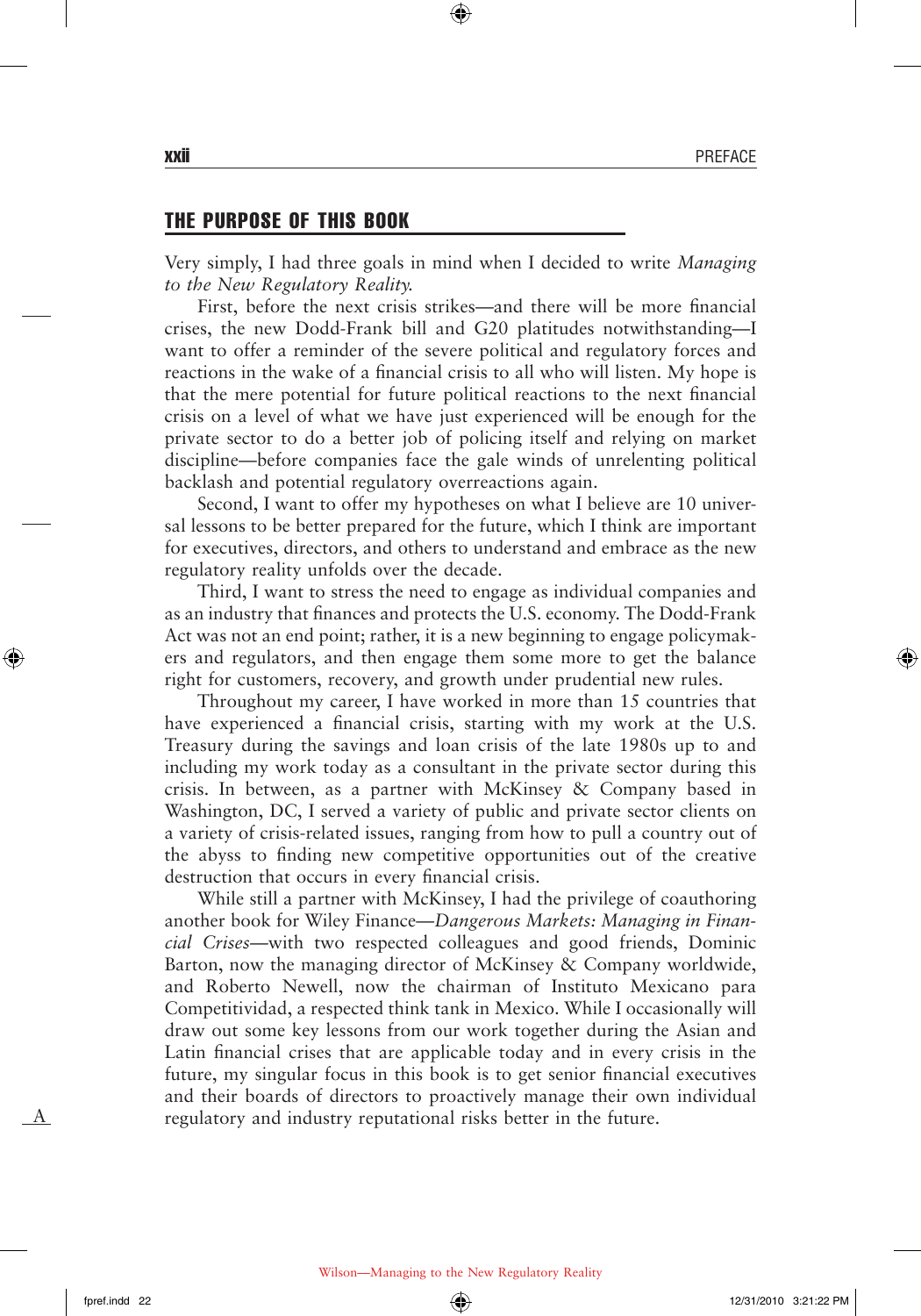## *Preface* xxiii

One of the great personal disappointments after coauthoring *Dangerous Markets* was the fact that the financial markets and entire national economies, including my native country, would be consumed by a global crisis of such proportions so soon after the Asian financial crisis. Frankly, that is both unacceptable and unforgivable. We stated when we wrote our book that we knew there would be future crises and that senior financial executives as well as policymakers and regulators could be—and should be better prepared for the next crisis as a result of learnings from the last crisis. Unfortunately, we were wrong.

⊕

Obviously, not every crisis is the same, and our next financial crisis is as likely to be as different from the most recent one as it is similar. The next crisis could just as easily be a sovereign debt crisis with its epicenter once again in the United States, which could be even more devastating than the last crisis. Too few observers, myself included, had the foresight to see the full force of this financial storm before it engulfed us in August 2007. Too few could predict the Great Financial Panic of 2008, or what Bill Isaac, the former chairman of the FDIC, calls the "senseless panic" in his new book, as markets seized and shut down.

So, as someone who was forced to react and respond to the U.S. savings and loan crisis while a mid-level political appointee at the Treasury Department in the late 1980s and later helped clients in other crisis countries while a McKinsey partner, it is a deeply personal issue for me to offer my observations and reflections in writing. Hopefully, my musings will help others either avoid the next crisis through their personal actions ahead of time, or at least mitigate the full potential impact once a crisis does strike. I will hope for the former, but anticipate the latter.

There will be future crises, despite all of the new legislation, new regulations, and new books that are written in the hopes of avoiding them. So, be prepared!

## Who This Book Is For

*Managing to the New Regulatory Reality* is written primarily for senior financial executives and boards of directors at financial firms, both banks and nonbank financial institutions, who are now trapped in this new regulatory reality through no fault of their own. While intended mostly for a U.S. audience in light of the new legislation, executives and directors in other countries should benefit as well from my book's review of the U.S. financial crisis epicenter and the subsequent U.S. and global response and reforms.

From my perspective, the final part of this book should be thought of as universal lessons to be learned, regardless of where you do business.

⊕

 $\mathbf{A}$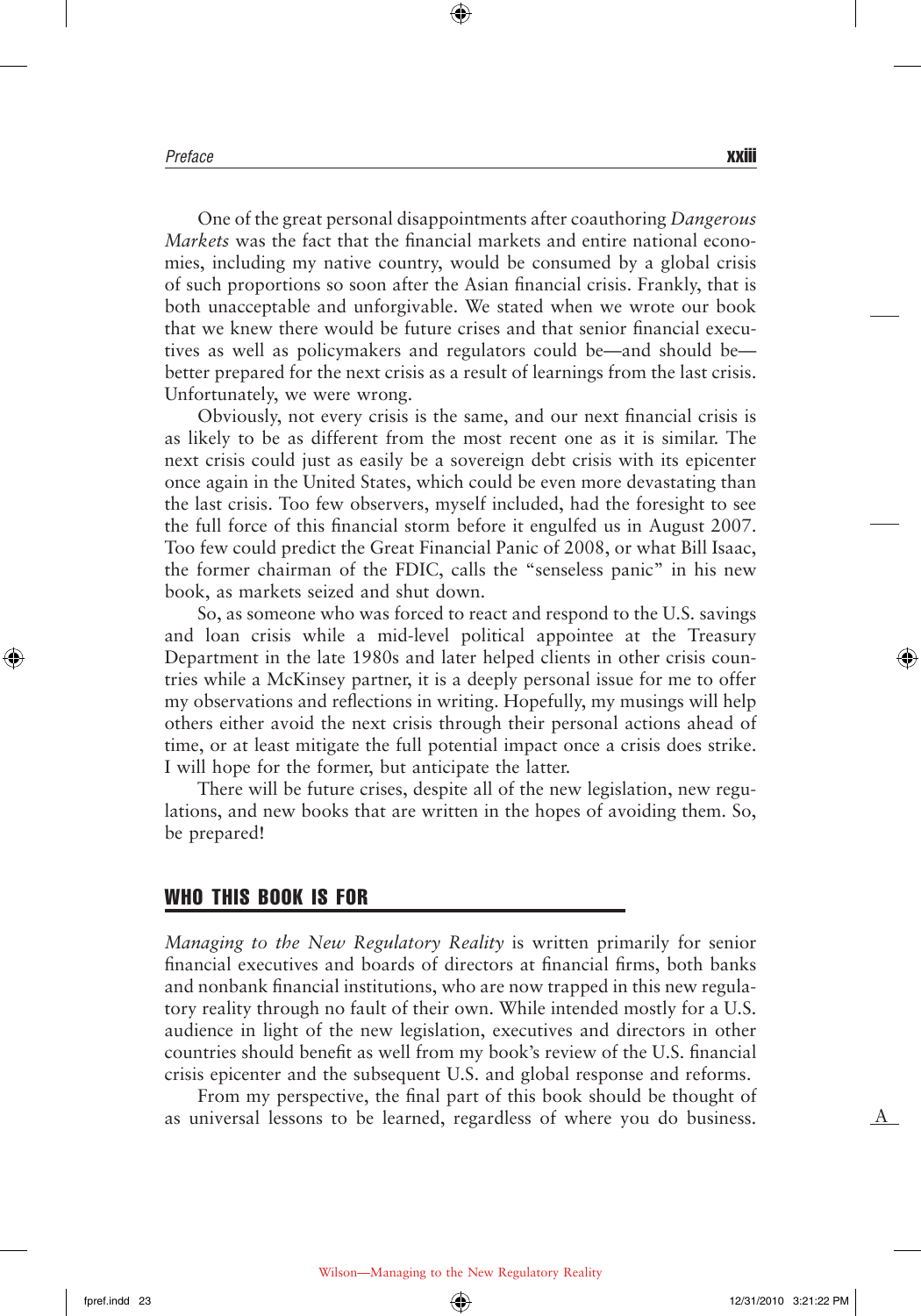Obviously, this statement should be read with all the caveats that every country is different, and clearly every regulatory regime has its own strengths and weaknesses as well as threats and opportunities. Nevertheless, the lessons generally should be applicable in all markets and all regulatory regimes, with some tweaking, of course, depending on the particular local circumstances, legacy systems, and starting points after the global financial crisis.

 $\textcircled{\scriptsize{+}}$ 

Other audiences hopefully will benefit from this book as well. Attorneys, accountants, and other advisors to financial firms need to understand the political landscape and the new regulatory reality in which they serve their clients as well. Moreover, policymakers and regulators should appreciate this perspective, especially in light of the unique symbiotic relationship between highly regulated firms and their regulators. Finally, students of financial history and regulatory reforms as well as academics should also benefit from this book. While not written directly for these readers, the synthesis of recent history and what are meant to be practical, commonsense observations hopefully will be helpful to a fuller understanding of the crisis and lessons not to be forgotten in the future.

#### **PREDICTIONS**

I don't have a magic crystal ball, but I do have three predictions that also are likely to influence the political and regulatory journey through this new reality.

- **Prediction 1:** *The Dodd-Frank Act ultimately will be viewed as an understandable but significant political and regulatory overreaction to the crisis, when its full effect is better known in the months and years ahead.* As a result of the 2010 midterm elections, in which Republicans swept the House of Representatives and increased their ability to block legislation in the Senate, there will be efforts by policymakers and the private sector in 2011 and beyond to correct the excesses and revisit major portions of the law that went beyond a balanced approach to important issues such as adequate capital and liquidity or the interactions of regulators to name a few. After the numerous mandated studies and additional time to pause and reflect on the real causes of the crisis and the harmful actions of a relatively small number of financial institutions, there will be more than just a technical corrections package, but it may have to wait until after the 2012 elections.
- **Prediction 2:** *The cumulative impact of the Dodd-Frank Act will be a drag on our economic recovery and future financial market com-*

A

⊕

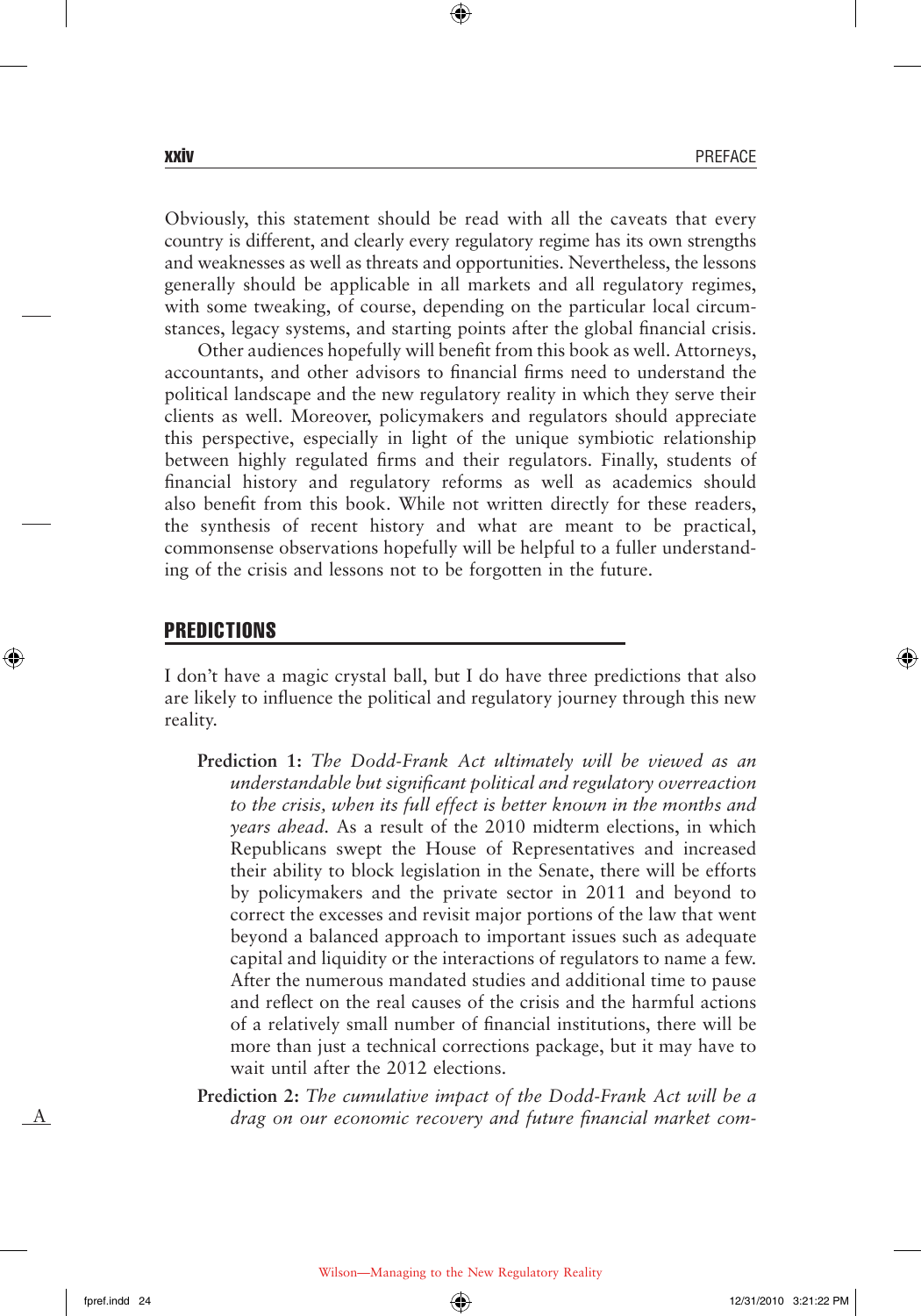## *Preface* xxv

*petitiveness, in part because of the political and regulatory overreaction.* The combined impact of 2,300-plus pages of new laws and an estimated 20,000 pages of new regulations will have a potentially crushing effect on risk-taking, investor appetite for the financial services industry, and the ability to finance our economy at a level needed for sustained economic growth domestically as well as U.S. economic leadership internationally.

⊕

Even if the longest U.S. recession since World War II is over officially, we still suffer from an economy in a dense fog with any number of icebergs looming ahead of us beyond Dodd-Frank implementation. We have limited maneuvering room for monetary policy notwithstanding the Federal Reserve's latest round of quantitative easing, and we have a domestic fiscal situation that is out of control with little real relief in sight. Without significant actions to achieve a better balance on the U.S. budget deficits and national debt, we are asking for a fiscal or economic crisis that could trigger another financial crisis before we fully recover from the last one. Left unmanaged, this is a potential threat to our national economic security as well as our international economic leadership.

**Prediction 3:** *The Dodd-Frank Act will have a potentially perverse impact on the very consumers it was designed to protect.* Despite the positive focus on the new Bureau of Consumer Financial Protection to protect consumers through better disclosure and a curb on "unfair, deceptive, and abusive practices," the more likely immediate impact will be an increase in costs, a decrease in innovation and choice in the short term, and less credit available as we transition to new capital and liquidity requirements and the multitude of other new regulatory burdens come online. Costs to consumers already are beginning to rise from some elements of the bill, such as the pending limits on card interchange fees by the Federal Reserve.

Unfortunately, these outcomes will fall disproportionately on consumers at the lower end of the socioeconomic scale. This includes young adults—like my children—just starting their careers, new families buying their first home, small businesses dependent on credit to survive and grow, and the new entrepreneurs with innovative ideas and products to strengthen our economy, but who are unable to access needed finance and working capital to make their dreams a reality.

No one hopes I am wrong about these predictions more than I. Regardless of whether I am right or wrong, my hope for this book is that

⊕

 $\mathbf{A}$ 

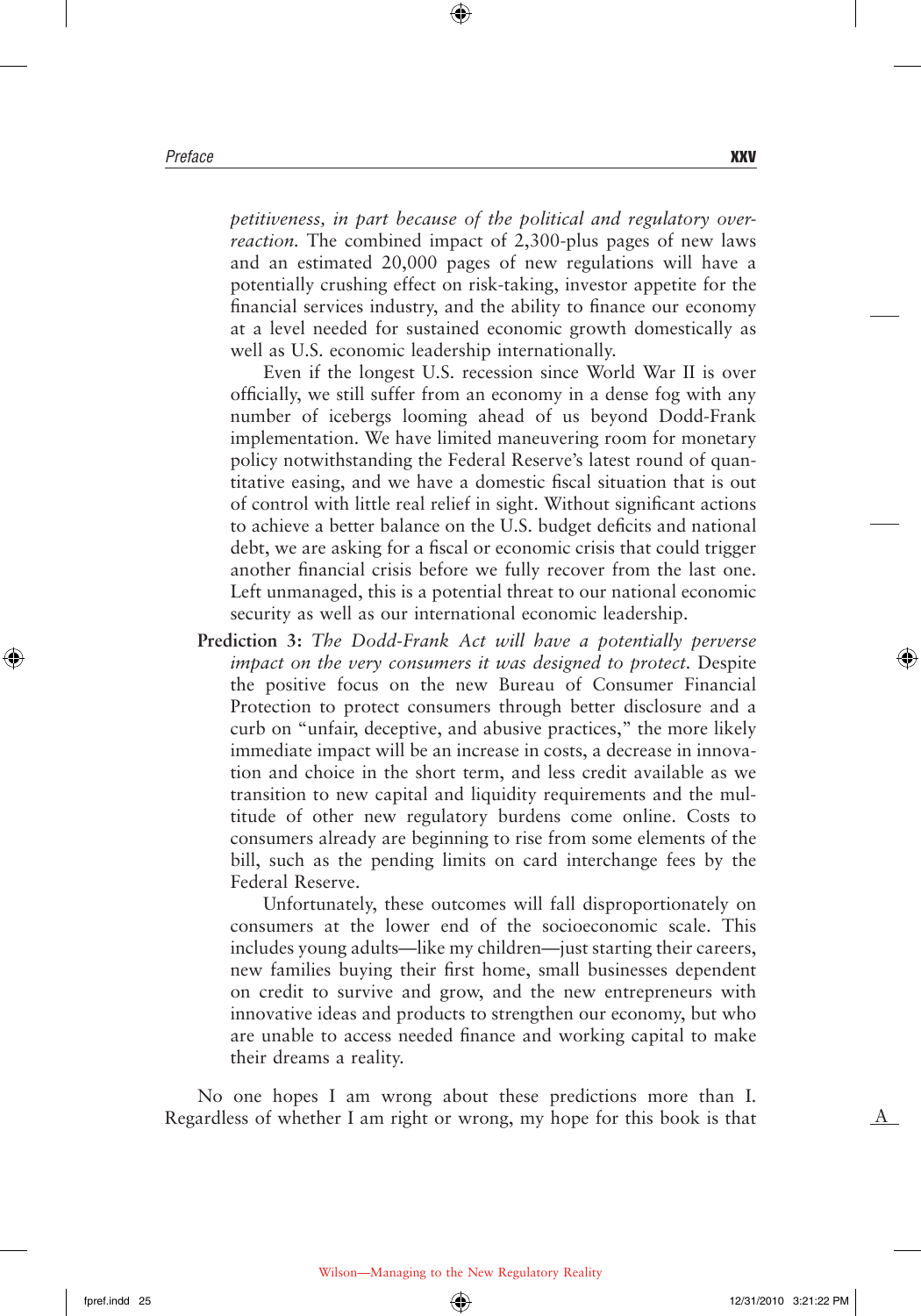readers have a better understanding about several things than they may have before the crisis.

⊕

First, humans caused this crisis, which was transmitted almost instantaneously from the United States around the world by the global capital markets. Humans, not fancy models or more regulation, can help to mitigate the impact of the next one through a better understanding of creditworthy borrowers, better underwriting standards and risk management, and better supervision at both the macro and micro levels. Humans in both the private and public sectors are also the basic building block to ensure that the new financial architecture and regulations are as balanced and effective as possible.

Second, the crisis-induced legislation of 2008 and 2010 was the transmission belt to relay populist anger through the government against an easy target—financial institutions. Yet this overt anger also becomes a means of needlessly punishing thousands of financial firms of all sizes and types for the misdeeds of what in fact were a relative small number of players in the final analysis.

From my vantage point, it is time now for President Obama to declare an immediate armistice with the financial services industry at large—and bankers in particular—in the name of ensuring a balanced outcome for the Dodd-Frank Act that recognizes the fragility of our economic recovery and the important role that banks and all financial services companies have to play in our recovery and growth. He immediately should direct the Secretary of the Treasury to work collaboratively with both financial executives and end users in his role as chairman of the new Financial Stability Oversight Council to avoid any negative unintended consequences of the Dodd-Frank Act on our economy. His selection for the new vice chairman of Supervision at the Federal Reserve Board of Governors should also share this philosophy and this new mandate. We need to find a balanced way forward as we write new rules for our financial system and its role for our economy—before it is too late, and another self-inflicted crisis strikes us.

Finally, with the benefit of even greater hindsight, we need to continue to rethink other lessons, better potential solutions, and needed course corrections in the days and years ahead. I hope that the lessons from this crisis, regardless of whether you agree with my views, will be remembered and practiced before the next crisis strikes. There will be more financial crises in the future, the best intentions of the Dodd-Frank Act and G20 efforts notwithstanding.

#### Overview of the Contents

*Managing to the New Regulatory Reality* is divided into three parts.

A

⊕

↔

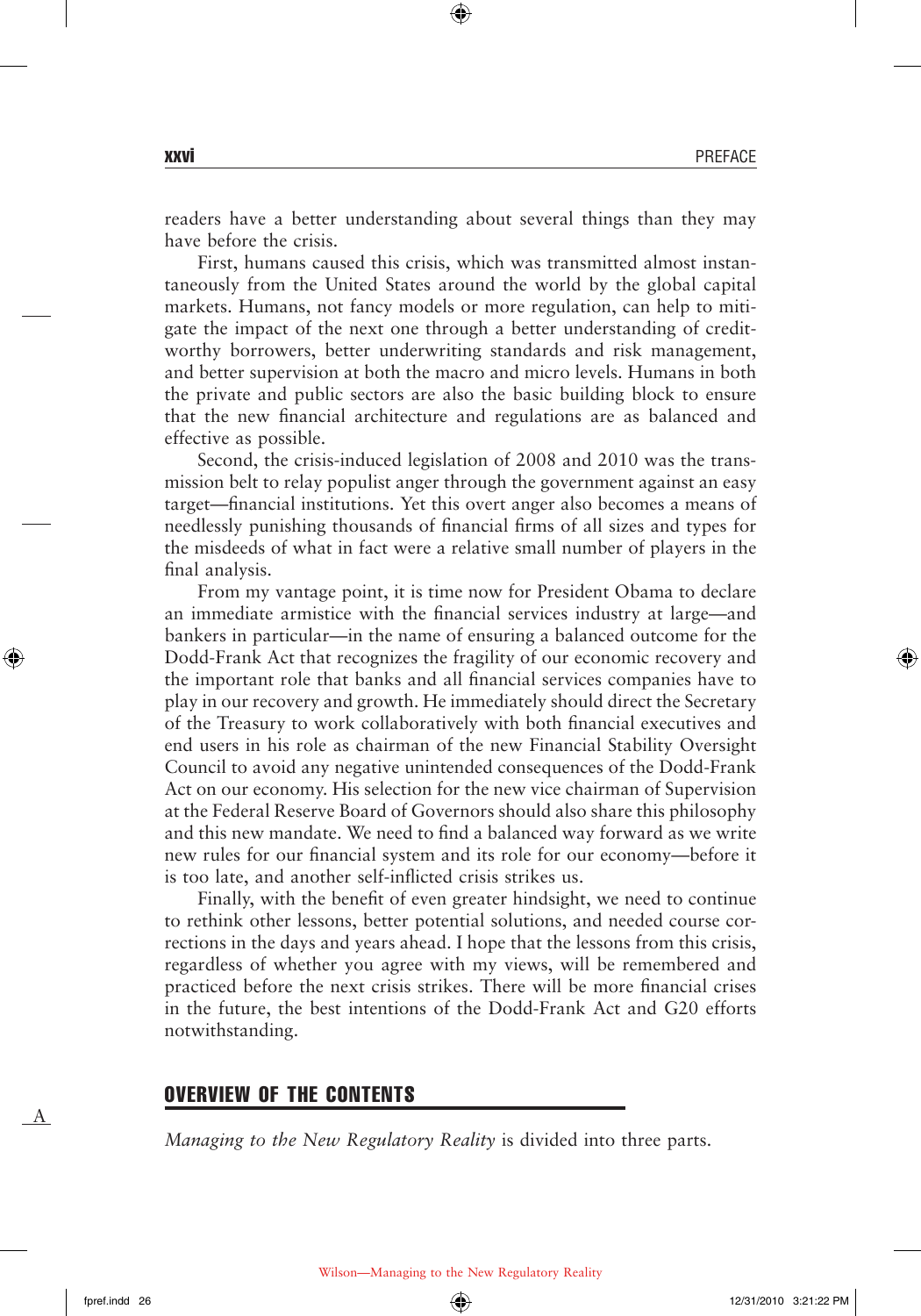## *Preface* xxviii

## Part One: Understanding the Immediate Political Reactions

Part One examines the broad, immediate reactions of policymakers and regulators as the crisis unfolded in 2008 in the United States and around the world. Chapter 1 outlines the events that resulted in the enactment of the Emergency Economic Stabilization Act of 2008, which helped to stabilize the immediate impact of the Great Financial Panic.

⊕

Chapter 2 then explores the global reaction, which culminated in the unprecedented Group of Twenty (G20) meeting of world leaders in Washington, DC, to rebuild a new international financial regulatory regime.

Chapter 3 offers my reflections on the beginnings and initial implications of the new regulatory reality.

## Part Two: Understanding U.S. and G20 Regulatory Reforms

Part Two focuses on the impact and fallout of the legislation proposed by the Obama Administration and enacted by the U.S. Congress in 2010, almost two years after the immediate reaction of EESA. Chapter 4 details the actions of the U.S. Congress to pass the Dodd-Frank Wall Street Reform and Consumer Protection Act of 2010; in Washington, DC, the legislative process is just as important as the legislative substance.

Chapter 5 then examines the new Dodd-Frank Act along four major dimensions: (1) the new regulatory architecture, (2) "more stringent" prudential standards that "increase in stringency," (3) new operating restrictions, and (4) higher regulatory costs.

Chapter 6 presents an update on the direction of the G20 process as it provides continuing policy and political guidance to the financial regulators and international standard setters.

# Part Three: Preparedness: 10 Lessons for Winning in the New Regulatory Reality

Finally, Part Three offers 10 practical, commonsense lessons primarily for financial institution managements and boards, which have to manage and try to win in their new regulatory reality. Let me offer the "headline" thought of each chapter below.

Chapter 7, "Set the Right 'Tone at the Top,'" examines the leadership that regulators increasingly will demand by both boards and senior management in the new regulatory reality.

⊕

fpref.indd 27 12/31/2010 3:21:22 PM

 $\mathbf{A}$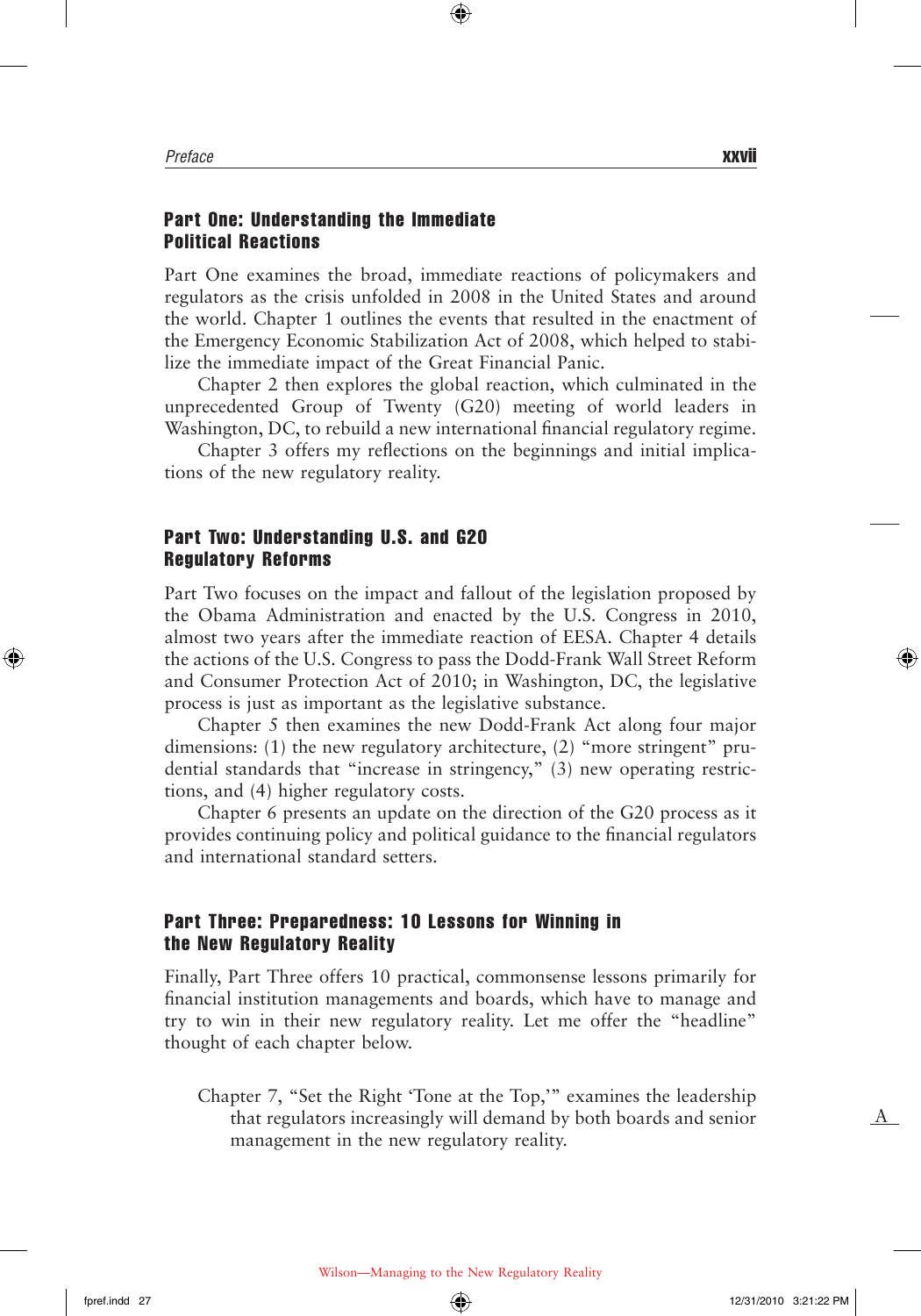Chapter 8, "Tell a Good Story," discusses the urgent need to have a good story to tell all stakeholders, not just investors and employees, and then communicate it as part of continuing education efforts about the role of financial intermediation in society.

 $\textcircled{\scriptsize{+}}$ 

- Chapter 9, "Be Politically Adept, Not Tone Deaf," addresses a practical approach to issues like executive compensation and consumer protection given the current political reality.
- Chapter 10, "Advocate Constructively for Better Outcomes," reviews the fact that good public policy can only flow from constructive policy engagement among policymakers, regulators, and the industry; bad public policy can be bad for consumers, business, and the economy.
- Chapter 11, "Manage Strategy and Regulatory Risks Together," stresses the need to fully align the management of unique regulatory risks in the financial services industry with corporate strategy.
- Chapter 12, "Maintain Fortress Strength at All Times," recognizes that balance sheets and profitability separate winners from losers in a financial crisis; it's always better to be a winner, especially in the combined new world of Basel III and the Dodd-Frank Act.
- Chapter 13, "Live Good Governance," emphasizes that good governance pays dividends, and regulators increasingly will demand good governance by both management and boards.
- Chapter 14, "Plan Carefully for Contingencies," examines the critical need for credible contingency planning in good times, even though the new rapid resolution requirements are likely to be a necessary but largely unproductive exercise for well-capitalized, well-managed companies.
- Chapter 15, "Engage Regulators on Warning Signs," addresses the importance of working with regulators to discover early crisis warning signs and potential systemic threats, and then pay attention to them before it's too late.
- Chapter 16, "Build Trust-Based Relationships with Supervisors," reviews the importance of rebuilding trust with regulators and offers some practical, commonsense steps that can be started on Monday morning without waiting for new rules.
- Chapter 17, "Conclusion–Be Prepared," is the concluding chapter and ties the implications of the 10 lessons together for both individual financial companies and the industry.

A

⊕

↔

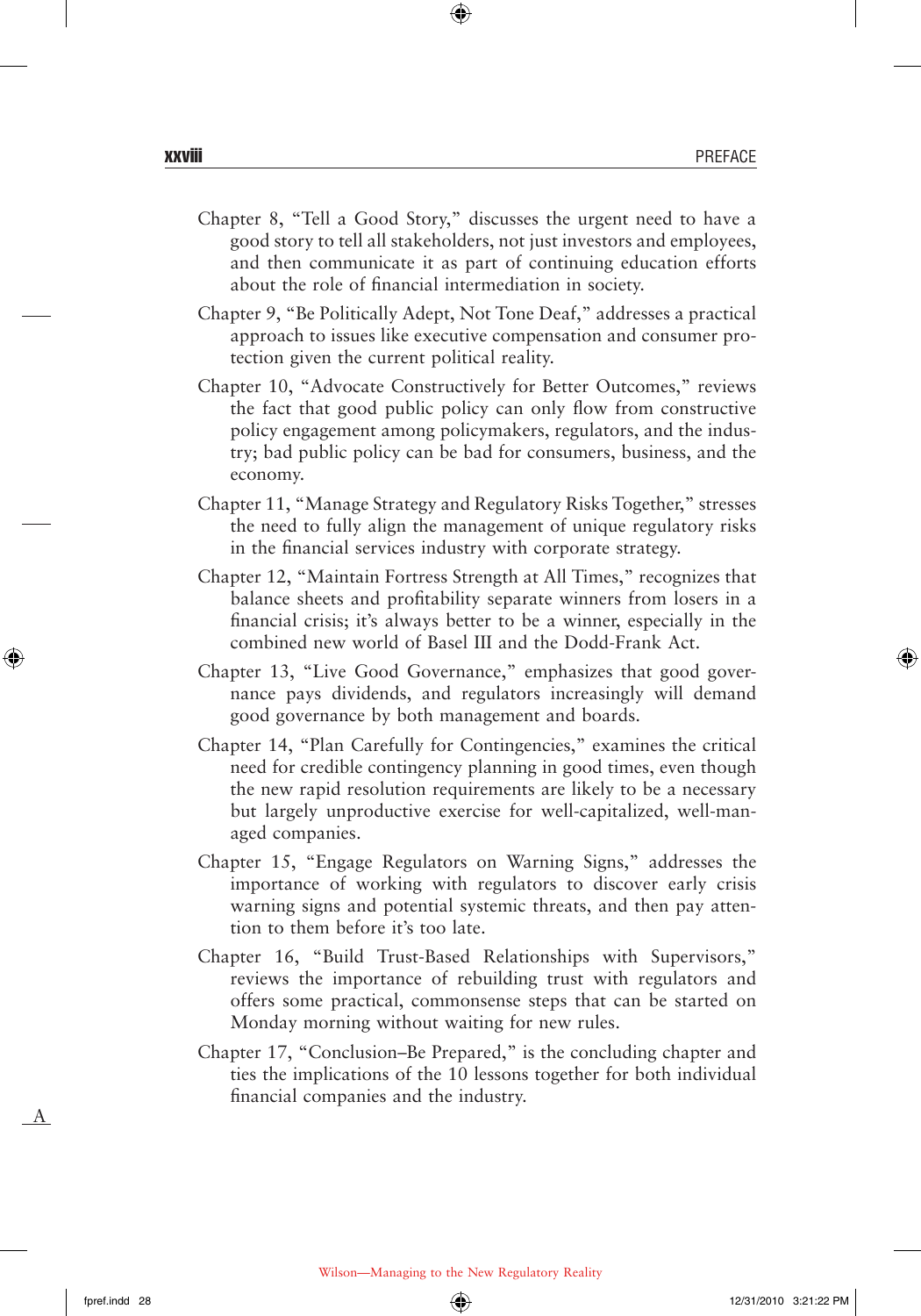## *Preface* xxix

The reality of the final reform legislation is no less than a complete and fundamental revolution in U.S. financial regulation. Consequently, it will force senior managers in financial institutions to alter not only the way they compete and serve their customers, but also manage their firms' risks including the specific new risks arising from their own—in some cases self-inflicted—regulatory reality. Not surprisingly, this new reality is likely to force policymakers and regulators to adjust their thinking as well, particularly in a stagnant economy that faces other near-term risks, such as a looming fiscal crisis.

⊕

Based on the political and policy aftermath of the financial crisis and the new mandates in the United States and around the globe, financial firms should assume that regulators and supervisors will be more active and aggressive than at any time in recent memory. The days of regulators standing on the sidelines while companies created new products, entered new business lines and markets, and booked higher and higher amounts of risk on their balance sheets without the requisite attention and management of those risks are over. No longer can boards and management teams assume that compliance officers can manage all the new regulatory risk at their levels alone.

To be successful commercially in the new regulatory reality of the foreseeable future, management and boards will need to relearn and fully understand the lessons coming out of this crisis before the next crisis hits. Despite every attempt in history, no amount of financial reform and regulatory overhaul, however well intended, will stop the next financial tsunami. Yet you can take steps now to prepare for the next significant market disruption, even if we can't perfectly predict how or when or in what form it will strike.

I thought we would have learned this after the U.S. S&L crisis, and especially after the Asian financial crisis a decade later. Yet another decade after that last crisis, here we are again. I hope this book gets individuals in critical positions in their companies and the industry to first reflect and then think ahead so we don't experience another shock of comparable financial and socioeconomic destruction any time again soon.

#### As You Begin

Since the new U.S. law just passed in 2010 and the regulations are just now starting to emerge as this book is being released, *Managing to the New Regulatory Reality* should be considered simply as work in progress. I have tried to convey a realistic and comprehensive view of this new regulatory reality as I anticipate it will develop, including its major moving parts and

⊕

 $\mathbf{A}$